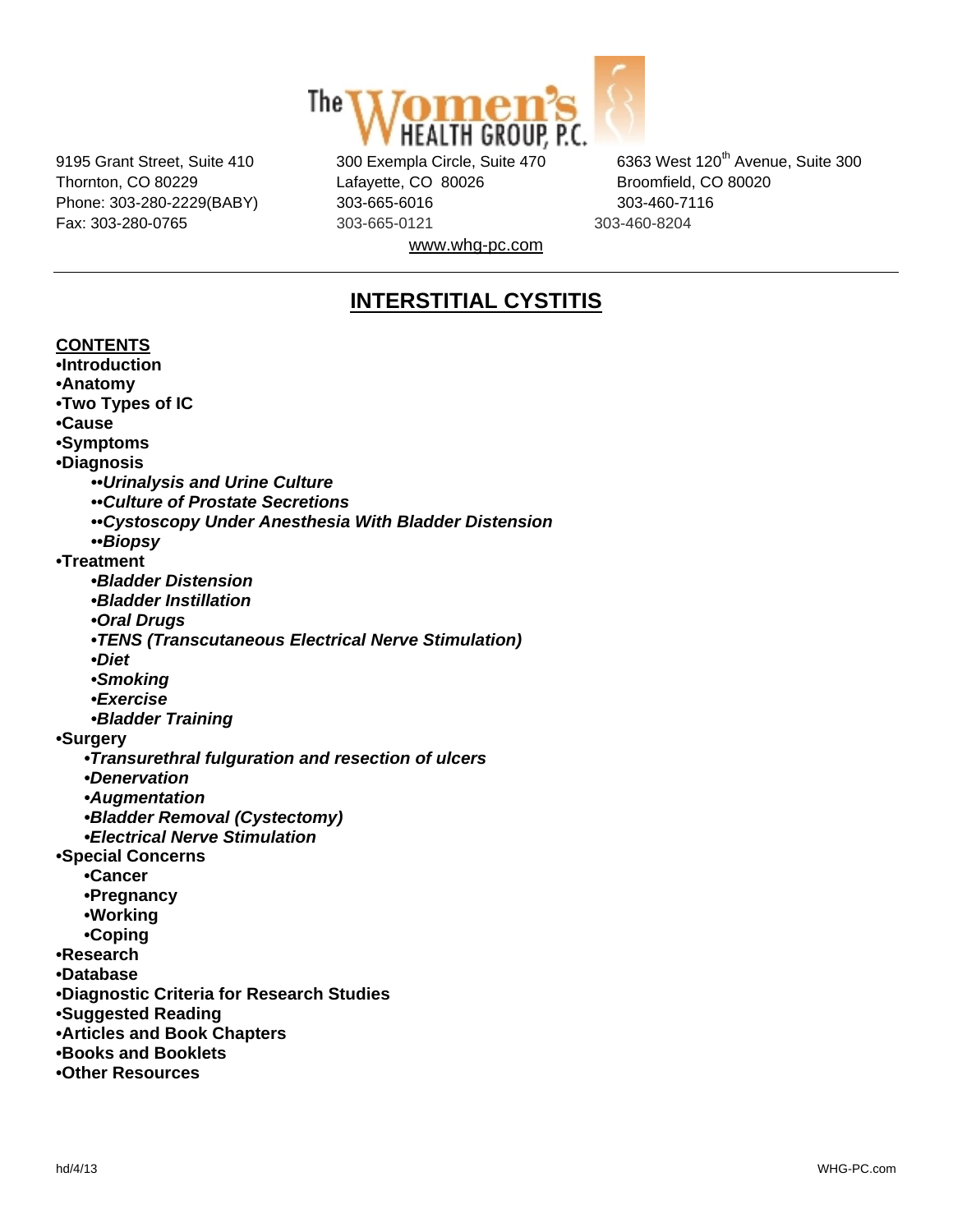# **Interstitial Cystitis: A Bladder Disorder**

# **Introduction**

This text is for people who have interstitial cystitis and for their family, friends, and coworkers who want to understand the experiences and challenges associated with the disorder.

It contains information on the causes, diagnosis, and treatment of interstitial cystitis as well as information on current research studies that aim to understand and treat the disorder.

Basic and clinical research is advancing our knowledge of interstitial cystitis, but the disorder still poses many questions that scientists cannot answer. Only further research and the efforts of patients and doctors working together will shed light on improved treatments and, ultimately, a cure for this debilitating disorder.

------------------------------------------------------------------------

# **Anatomy of the Urinary Tract**



**The urinary system consists of the kidneys, ureters, bladder, and urethra. The kidneys, a pair of fist sized organs, are located below the ribs toward the middle of the back. The kidneys remove liquid waste from the blood in the form of urine, keep a stable balance of salts and other substances in the blood. Narrow tubes called ureters carry urine from the kidneys to the bladder in the lower abdomen. Like a balloon, the bladder's elastic walls relax and expand to store urine and contract and flatten when urine is emptied through the urethra. (Note: In the male, the urine goes through the prostatic portion of the urethra before entering the penile urethra.) The typical adult bladder can store about 1 1/2 cups of urine (12 ounces) but with a great deal of variability from patient to patient.** 

**Adults pass about a quart and a half of urine each day. The amount of urine varies, depending on the fluids and foods a person consumes. The volume formed at night is about half that formed in the daytime. (Note: Although as one ages more urine may be created at night even without taking in fluids.**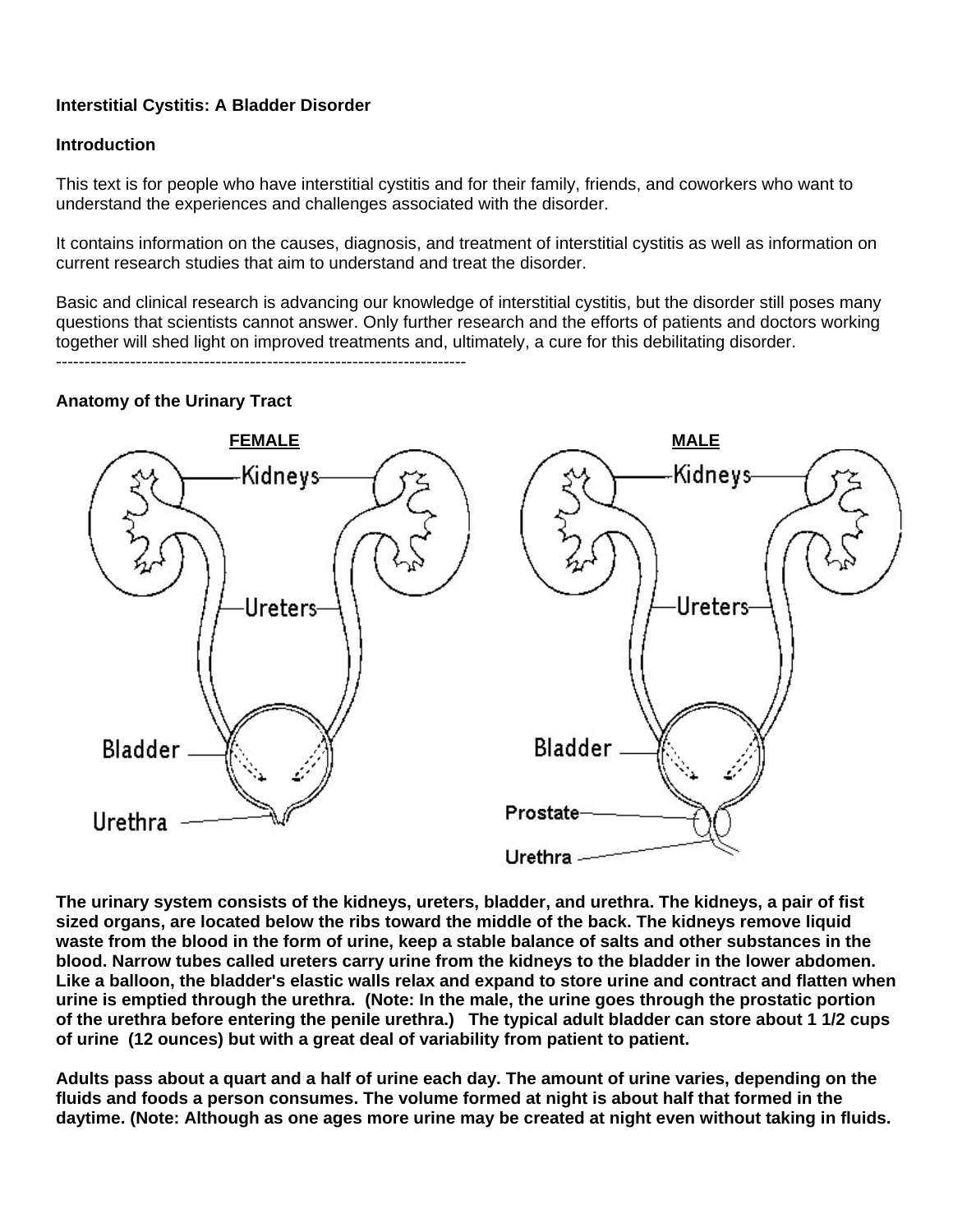

9195 Grant Street, Suite 410 300 Exempla Circle, Suite 470 6363 West 120<sup>th</sup> Avenue, Suite 300

**Many older people develop swollen feet or legs during the day. The swelling represents water and salt that it urinated out at night.)** 

**Normal urine is sterile. It contains fluids, salts and waste products, but it is free of bacteria, viruses and fungi. The tissues of the bladder are isolated from urine and toxic substances by a coating that discourages bacteria from attaching and growing on the bladder wall.** 

**People with interstitial cystitis (IC) have an inflamed, or irritated, bladder wall. This inflammation can lead to scarring and stiffening of the bladder, decreased bladder capacity, glomerulations (pinpoint bleeding) and, in rare cases, ulcers in the bladder lining.** 

**IC, also known as painful bladder syndrome and frequency-urgency-dysuria syndrome, is a complex, chronic disorder that has baffled doctors for as long as it has been recognized.** 

**Estimates of the number of people who have IC run as high as 500,000, but no one knows for sure how many people have it. About 90 percent of IC patients are women. While people of any age can be affected, about two-thirds of patients are in their twenties, thirties, or forties. IC is rare in children. In a few cases, IC has afflicted both mother and daughter, but there is no evidence that the disorder is hereditary, or genetically passed from parent to child.** 

# **Two Types of IC**

**Because IC varies so much in its symptoms and severity, most researchers believe that it is not one but several diseases. Two types of IC are usually described; they are mainly distinguished by whether ulcers have formed on the bladder wall. Most researchers believe that IC does not generally progress from the nonulcerative to the ulcerative form.** 

# **Nonulcerative IC**

**This disorder is the most common type of IC. It usually affects young to middle-age women who have a normal, near normal, or increased bladder capacity when measured under general anesthesia. Glomerulations can be seen in the bladder wall.** 

# **Ulcerative IC**

**This type of IC tends to be found in middle-age to older women. Bladder capacity is low (less than 1 1/2 cups) when measured under general anesthesia. The decrease is thought to result in part from fibrosis, the formation of threadlike tissue that makes the bladder stiff and small. Cracks, scars, and Hunner's ulcers (star-shaped sores) in the bladder wall may bleed when the bladder is filled to capacity during a cystoscopy.** 

# **Cause**

**No one knows what causes IC, but doctors studying the disorder believe it is a real, physical problemnot a result, symptom, or sign of an emotional problem.** 

hd/4/13 WHG-PC.com **One area of research on the cause of IC has focused on the lining of the bladder called the glycocalyx, made up primarily of substances called mucins and glycosaminoglycans (GAGs). This layer normally protects the bladder wall from toxic effects of urine and its contents. Researchers at the University of**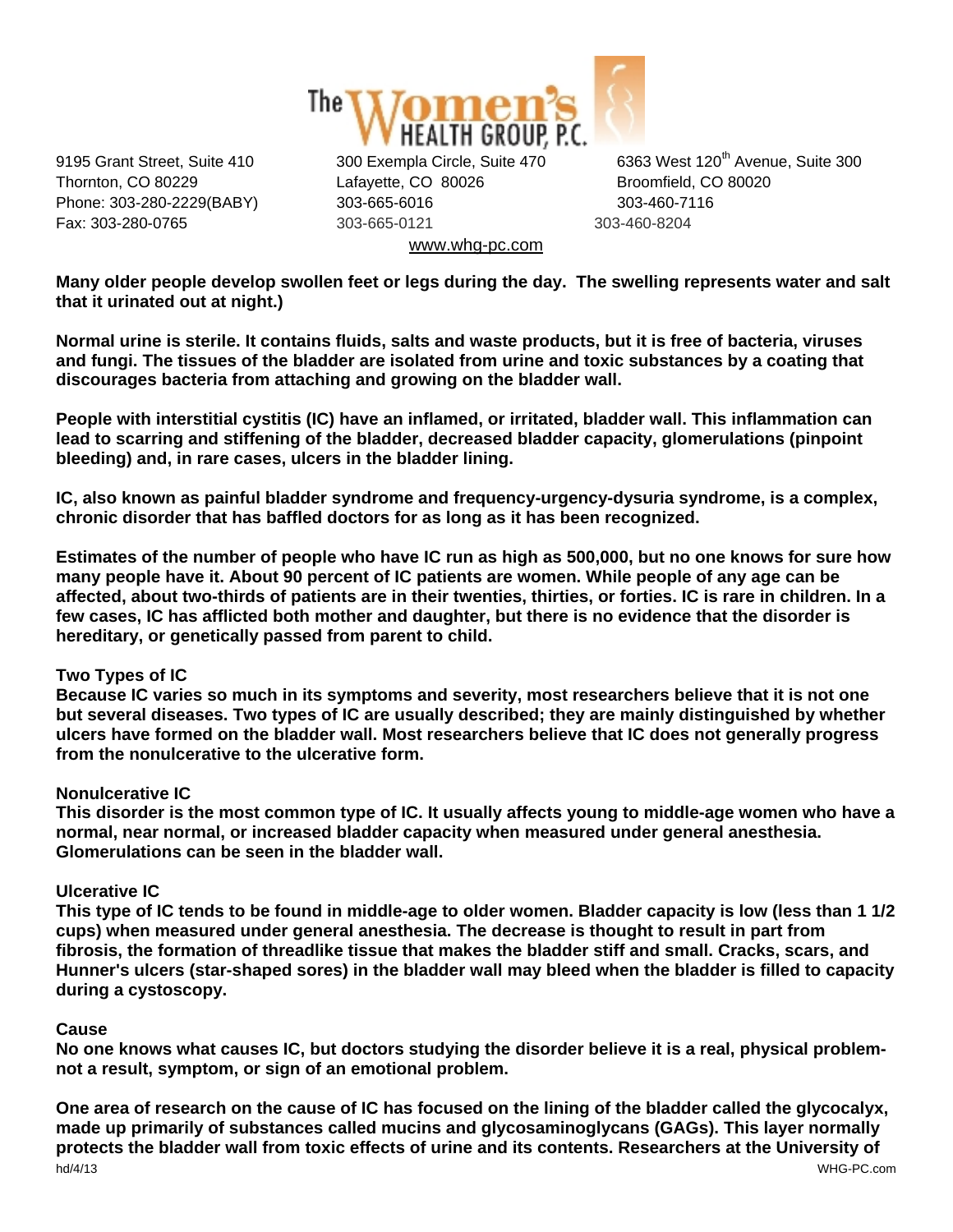**California, San Diego, found that this protective layer of the bladder was "leaky" in about 70 percent of IC patients they examined and may allow substances in urine to pass into the bladder wall and trigger IC symptoms. The researchers also found that patients with Hunner's ulcers had "leakier" bladders than patients without the ulcers.** 

**Some people are diagnosed with IC after taking antibiotics for a presumed urinary tract infection. Therefore, it has been suggested that antibiotics may damage the bladder wall and make it "leaky." This idea has been studied carefully, but antibiotics have never been found to harm the bladder wall. Thus, other ideas are more likely to explain why some IC patients are diagnosed after a urinary tract infection. It is possible that the infection started an autoimmune response against the bladder, the patient's original symptoms were from IC all along, or an infecting organism is in bladder cells but is not detectable through routine tests.** 

# **Symptoms**

**The symptoms of IC vary greatly from one person to another but have some similarities to those of a urinary tract infection:** 

- **decreased bladder capacity**
- **an urgent need to urinate**
- **frequently day and night**
- **feelings of pressure, pain, and tenderness around the bladder, pelvis, and perineum (the area between the anus and vagina or anus and scrotum), which may increase as the bladder fills and decrease as it empties**
- **painful sexual intercourse**
- **in men, discomfort or pain in the penis and scrotum.**

**In most women, symptoms usually worsen around the menstrual cycle. As with many other illnesses, stress may also intensify symptoms but does not cause them.** 

# **Diagnosis**

**Because the symptoms of IC are similar to those of other disorders of the urinary system, and because there is no definitive test to identify IC, doctors must rule out other conditions before considering a diagnosis of IC. Among these disorders are urinary tract or vaginal infections, bladder cancer, bladder inflammation or infection caused by radiation to the abdomen, eosinophilic and tuberculous cystitis, kidney stones, endometriosis, neurological disorders, sexually transmitted diseases, low-count bacteriuria, and, in men, chronic bacterial and abacterial prostatitis.** 

**The diagnosis of IC in the general population is based on** 

- **presence of urgency, frequency or pelvic/bladder pain,**
- **cystoscopic evidence (under anesthesia) of bladder wall inflammation and glomerulations or Hunner's ulcers,**
- **absence of other diseases that may cause the symptoms.**

**Medical tests that help identify other conditions include a urinalysis, urine culture, cystoscopy, biopsy of the bladder wall and, in men, laboratory examination of prostate secretions.** 

# **Urinalysis and Urine Culture**

**These tests can detect and identify the most common organisms in the urine that may be causing symptoms. There are, however, organisms such as the bacteria chlamydia that can't be detected with these tests, so a negative culture does not rule out all types of infection. A urine sample is obtained either by catheterization or by the "clean catch" method. For a "clean catch," the patient washes the**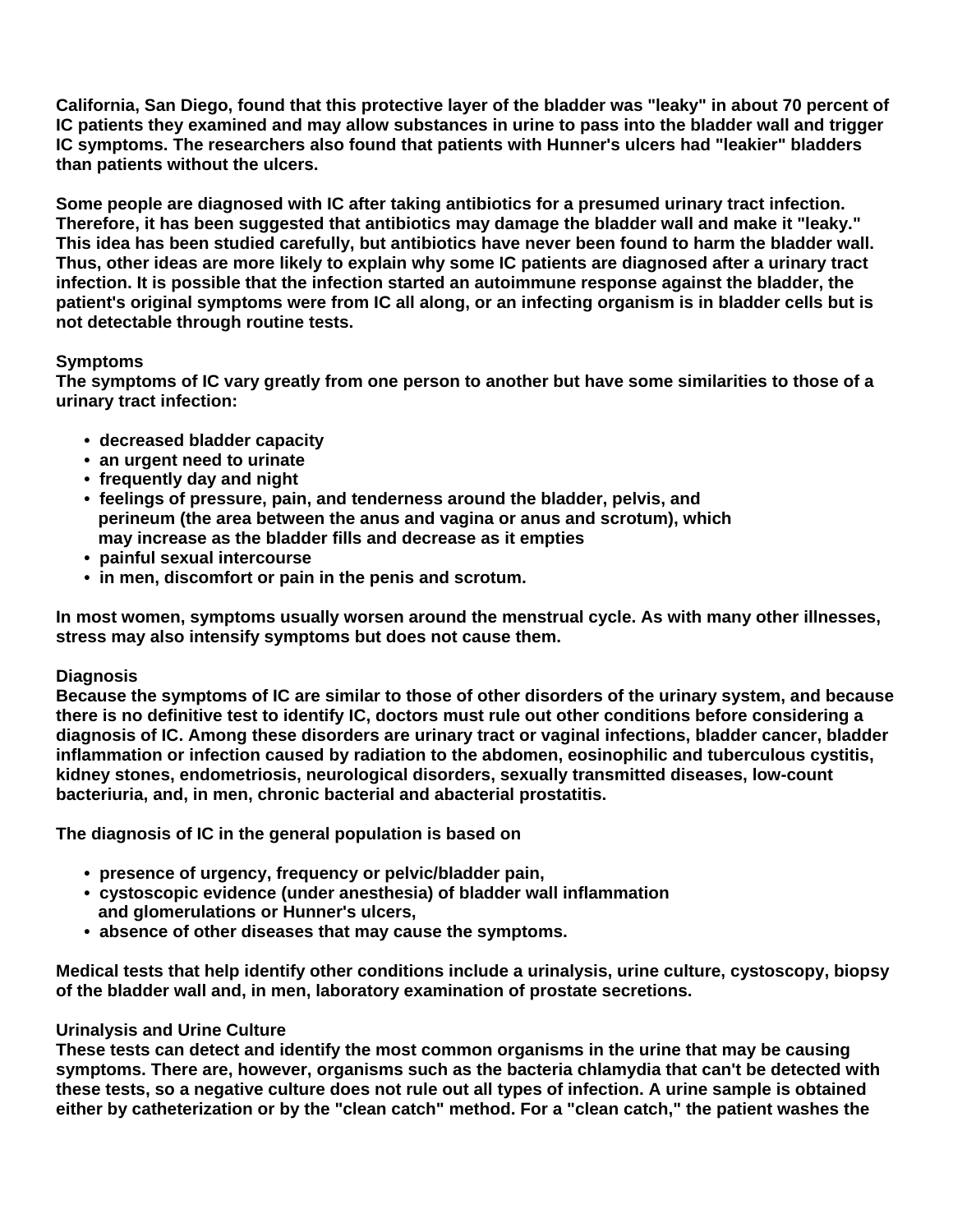

9195 Grant Street, Suite 410 300 Exempla Circle, Suite 470 6363 West 120<sup>th</sup> Avenue, Suite 300

**genital area before collecting urine "midstream" in a sterile container. White and red blood cells and bacteria in the urine may indicate an infection of the urinary tract, which can be treated with an antibiotic. If urine is sterile for weeks or months while symptoms persist, a doctor may consider a diagnosis of IC.** 

# **Culture of Prostate Secretions**

**In men, the doctor will obtain prostatic fluid from the patient. This fluid will be examined for signs of an infection, which can be treated with antibiotics.** 

# **Cystoscopy Under Anesthesia With Bladder Distension**

**During cystoscopy to diagnose IC, the doctor uses a cystoscope-an instrument made of a hollow tube about the diameter of a drinking straw with several lenses and a light-to see inside the bladder and urethra. The doctor will also distend or stretch the bladder to its capacity by filling it with a liquid or gas. Because bladder distension is painful in IC patients, before the doctor inserts the cystoscope through the urethra into the bladder, the patient must be given either regional or general anesthesia. These tests can detect inflammation; a thick, stiff bladder wall; Hunner's ulcers; and glomerulations (pinpoint bleeding) that may be seen only after the bladder is stretched.** 

**The doctor may also test the patient's maximum bladder capacity, the amount of liquid or gas the bladder can hold under anesthesia. Without anesthesia, capacity is limited by either pain or a severe urge to urinate. Many people with IC have normal or large maximum bladder capacities under anesthesia. However, a small bladder capacity under anesthesia helps to support the diagnosis of IC.** 

# **Biopsy**

**A biopsy is a microscopic examination of tissue. Samples of the bladder and urethra may be removed during a cystoscopy and examined with a microscope later. A biopsy helps rule out bladder cancer and confirm bladder wall inflammation.** 

# **Treatment**

**Scientists have not yet found a cure for IC, nor can they predict who will respond best to which treatment. Symptoms may disappear without explanation or coincide with an event such as a change in diet or treatment. Even when symptoms disappear, however, they may return after days, weeks, months, or years. Scientists do not know why.** 

**Because doctors do not know what causes IC, treatments are aimed at relieving symptoms. Most people are helped for variable periods of time by one or a combination of treatments, many of which are described briefly in this booklet. However, as researchers learn more about IC, the list of potential treatments may change. Patients should discuss treatment options with a doctor.** 

# **Bladder Distension**

**Because some patients have noted an improvement in symptoms after a bladder distension done to diagnose IC, the procedure is often thought of as one of the first treatment attempts.** 

hd/4/13 WHG-PC.com **Researchers are not sure why distension helps, but some believe that the procedure may increase bladder capacity and interfere with pain signals transmitted by nerves in the bladder. Symptoms may**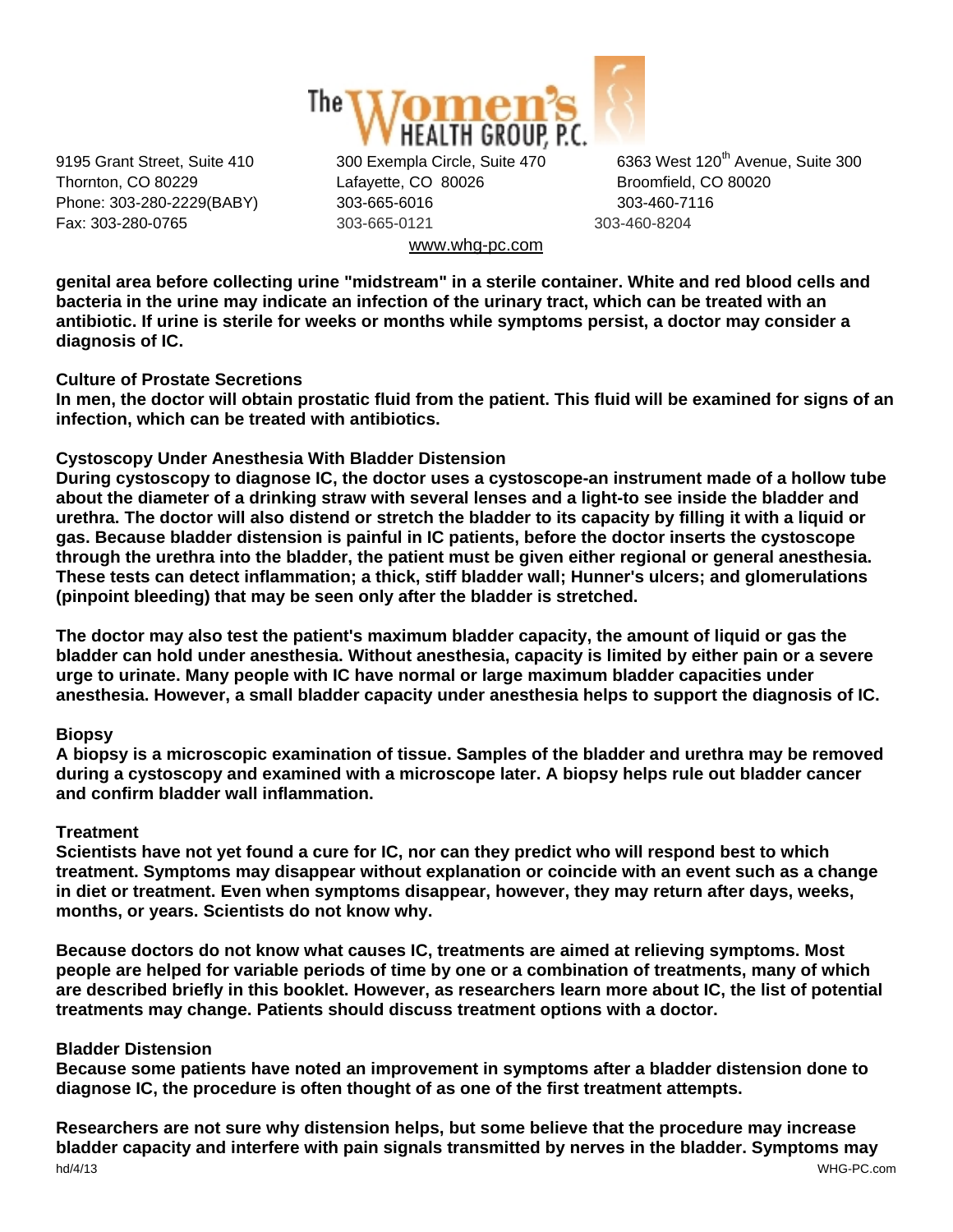**temporarily worsen 24 to 48 hours after distension, but should then return to predistension levels or improve after 2 to 4 weeks.** 

### **Bladder Instillation**

**This procedure may also be called a bladder wash or bath. During a bladder instillation, the bladder is filled with a solution that is held for varying periods of time, from a few seconds to 15 minutes, before being drained through a narrow tube called a catheter.** 

**The only drug approved by the U.S. Food and Drug Administration (FDA) for bladder instillation is dimethyl sulfoxide (DMSO, RIMSO-50). With DMSO treatments a narrow tube (catheter) is guided up the urethra into the bladder. A measured amount of DMSO is passed through the catheter into the bladder, where it is retained for about 15 minutes before being expelled. Treatments are given every week or two for 6 to 8 weeks, and repeated as needed. Most people with IC who respond to DMSO notice improvement of symptoms 3 or 4 weeks after the first 6- to 8-week cycle of treatments. Highly motivated patients who are willing to catheterize themselves may, after consultation with their doctor, be able to have DMSO treatments at home. Self-administration of DMSO is less expensive and more convenient than going to the doctor's office.** 

**Doctors think DMSO works in several ways. Because it passes into the bladder wall, DMSO may more effectively reach tissue to reduce inflammation and block pain. It may also prevent muscle contractions that may cause pain, frequency, and urgency.** 

**A bothersome but relatively insignificant side effect of DMSO treatments is a garlic-like taste and odor from the breath and skin. This may last up to 72 hours after a treatment. Long-term DMSO treatments have caused cataracts in animal studies, but this side effect has not appeared in humans. Blood tests, including a complete blood count and kidney and liver function tests, should be done about every 6 months.** 

**A variety of other drugs have been used experimentally for bladder washes, including silver nitrate, sodium oxychlorosene (Clorpactin WCS-90), heparin, and pentosanpolysulfate (Elmiron).** 

**Silver nitrate and oxychlorosene sodium are thought to work by first attacking the bladder lining. This triggers the body's immune system to step in and start the healing process. Some patients have been successfully treated with these drugs, but the frequent, painful treatments usually must be done under general anesthesia. Neither drug can be used in people who have urinary reflux, a condition in which urine flows backward up the ureters into the kidneys.** 

**Heparin and pentosanpolysulfate are thought to work by replacing or repairing the "leaky" bladder lining.** 

#### **Oral Drugs**

**All drugs--even those sold over-the-counter--have side effects. Patients should always consult a doctor before using any drug for an extended time.** 

**Aspirin and ibuprofen are easy to obtain and may be a first line of defense against mild discomfort. However, they may make symptoms worse in some patients. Over-the-counter forms of phenazopyridine hydrochloride (Azo-Standard, Prodium, and Uristat) may provide some relief from urinary pain, urgency, frequency, and burning. Higher doses of the drug are available by prescription as Prodium and Pyridium.** 

**Oxybutynin chloride (Ditropan) and a blend of atropine, hyoscyamine, methenamine, methylene blue, phenyl salicylate and benzoic acid (Urised) may help reduce bladder spasms that can cause frequency,**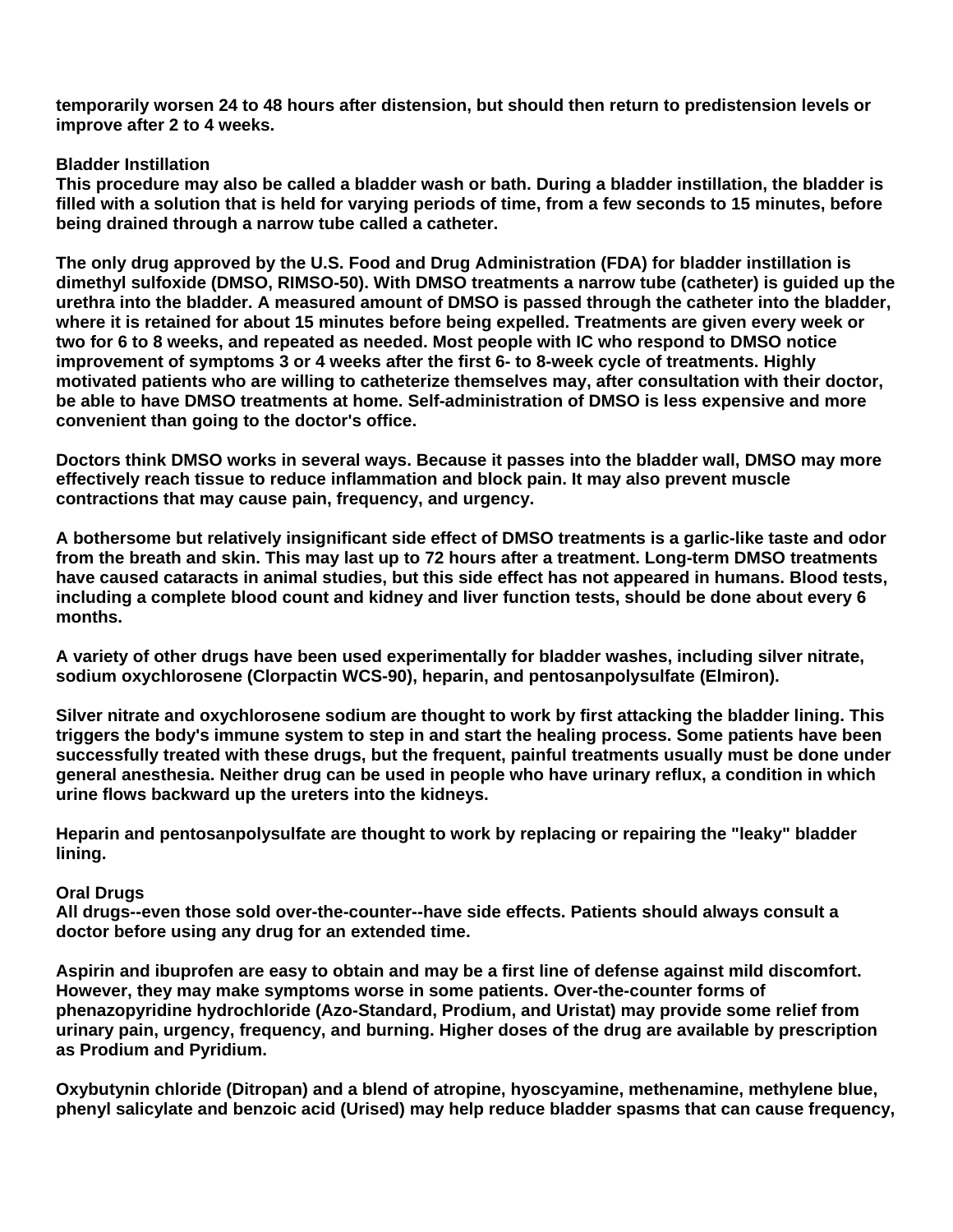

9195 Grant Street, Suite 410 300 Exempla Circle, Suite 470 6363 West 120<sup>th</sup> Avenue, Suite 300

**urgency, and nighttime trips to the bathroom. Urised may also inhibit the growth of organisms in the urine.** 

**Amitriptyline (Elavil) and doxepin (Sinequan) act as antidepressants when given in large doses. In smaller doses, they can help IC symptoms by blocking pain, calming bladder spasms, and decreasing inflammation.** 

**Some cases of IC may be caused by too much histamine in the bladder. Antihistamine drugs such as hydroxyzine (Vistaril and Atarax) and cimetidine (Tagamet) relieve symptoms in some IC patients. If taken at bedtime, hydroxyzine may also help patients sleep.** 

**Nifedipine (Procardia) is a treatment for heart disease and high blood pressure, but it has reduced bladder pain and urgency in some IC patients. Recent studies have suggested that heart disease patients may have more heart or other problems if treated with nifedipine than with other heart medications. It is not known whether these findings would apply to IC patients without heart disease.** 

**Pentosan polysulfate sodium (Elmiron) reduces bladder discomfort and pain in some people with IC. Doctors don't know exactly how the drug works, but they believe it may repair leaks in the bladder lining. Elmiron is the first oral drug developed for IC and was approved by FDA in the Fall of 1996.** 

# **TENS (Transcutaneous Electrical Nerve Stimulation)**

**With TENS, mild electric pulses enter the body for minutes to hours two or more times a day either through wires placed on the lower back or the suprapubic region, between the navel and the pubic hair, or through special devices inserted into the vagina in women or into the rectum in men. Although scientists don't know exactly how it works, it has been suggested that the electric pulses may increase blood flow to the bladder, strengthen pelvic muscles that help control the bladder, and trigger the release of hormones that block pain.** 

**TENS is relatively inexpensive and allows the patient to take an active part in treatment. Within some guidelines, the patient decides when, how long, and at what intensity TENS will be used. TENS has been most helpful in relieving pain and decreasing frequency in IC patients who have Hunner's ulcers. Smokers do not respond as well as nonsmokers. If TENS is going to help, change usually occurs in 3 to 4 months.** 

# **Diet**

**There is no scientific evidence linking diet to IC, but some doctors and patients believe that alcohol, tomatoes, spices, chocolate, caffeinated and citrus beverages, and high-acid foods may contribute to bladder irritation and inflammation. Some patients also notice a worsening of symptoms after eating or drinking products containing artificial sweeteners. Patients may try eliminating such products from their diet and reintroduce them one at a time to determine which, if any, affect symptoms. It is important, however, to maintain a well-balanced and varied diet.** 

# **Smoking**

hd/4/13 WHG-PC.com **Many IC patients feel that smoking worsens their symptoms. (Because smoking is the major known cause of bladder cancer, one of the best things a smoker can do for the bladder is to quit smoking.)**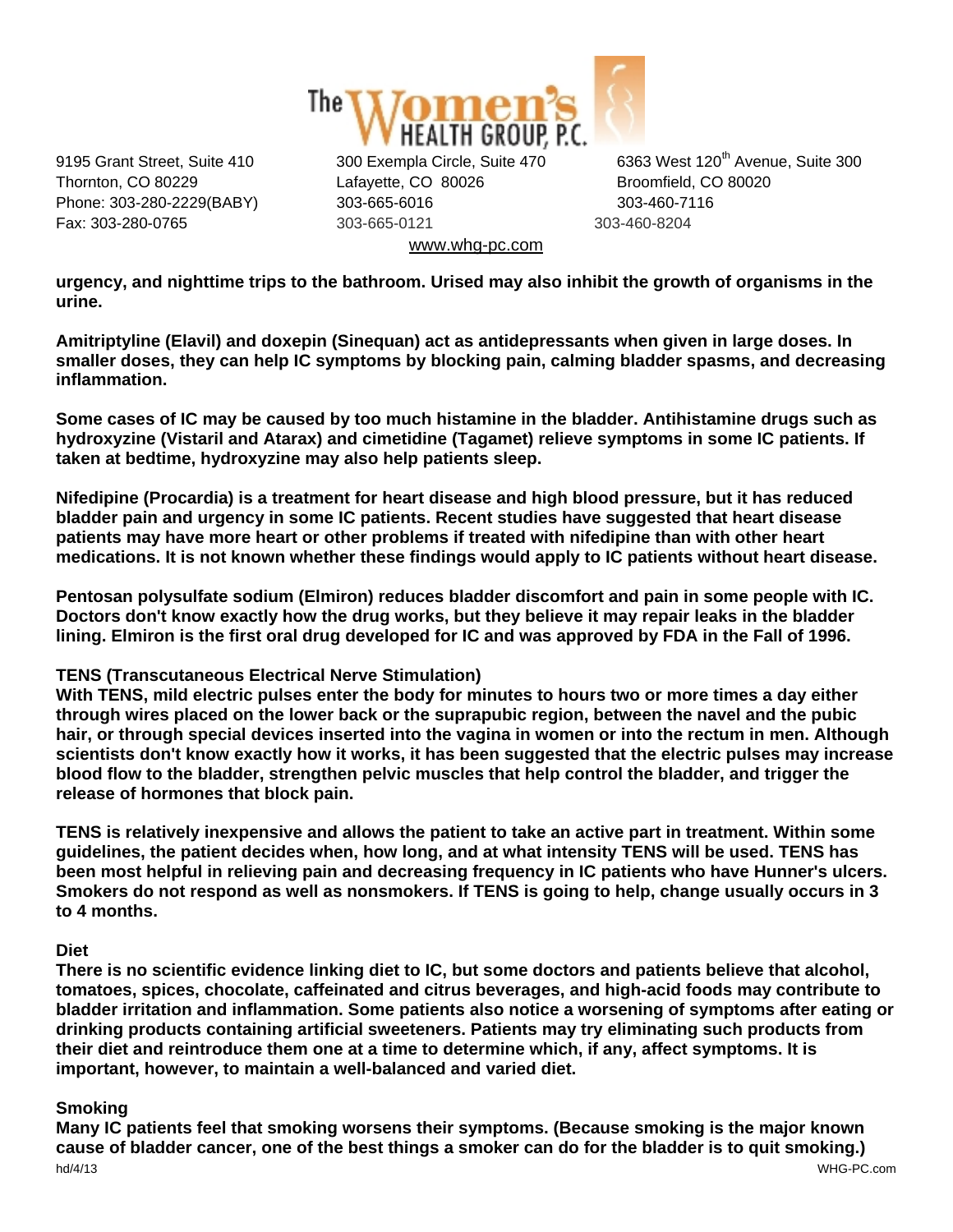# **Exercise**

**Many IC patients feel that regular exercise helps relieve symptoms and, in some cases, hastens remission.** 

#### **Bladder Training**

**People who have found some relief from pain may be able to reduce frequency using bladder-training techniques. Methods vary, but basically the patient decides to void at designated times and use relaxation techniques and distractions to help keep to the schedule. Gradually, the patient tries to lengthen the time between the scheduled voids. A diary of voids is usually helpful in keeping track of progress.** 

#### **Surgery**

**This option is considered only if an IC patient has failed all available treatments and the pain is severe. Most doctors are reluctant to operate because the outcome is unpredictable in individual patientssome people have surgery and still have symptoms.** 

**Anyone considering surgery should discuss the potential risks and benefits, side effects, and longand short-term complications with a surgeon and family, as well as with people who already have had the procedure. Surgery requires anesthesia, hospitalization, and weeks or months of recovery, and as the complexity of the procedure increases, so do the chances for complications and failure.** 

**To locate a surgeon experienced in performing specific procedures, check with your doctor.** 

**Transurethral fulguration and resection of ulcers. Fulguration involves burning Hunner's ulcers using electricity or a laser. When the area heals, the dead tissue and the ulcer fall off, leaving new, healthy tissue behind. Resection involves cutting around and removing the ulcers. Both treatments, done under anesthesia, use special instruments inserted into the bladder through a cystoscope. Laser surgery in the urinary tract should only be done by doctors who have the special training and expertise needed to perform the procedure.** 

**Denervation is a complicated procedure done by surgeons who have special training and expertise. Rarely used in the treatment of IC, it involves cutting some of the nerves to the bladder, interfering with pain signals. Many approaches and techniques are used, each of which has its own advantages and complications that should be discussed with the surgeon.** 

**Augmentation makes the bladder larger, most often by adding a section of the patient's small intestine, a tube-like structure that absorbs and transports nutrients from food for use by the body. With this treatment, scarred, ulcerated and inflamed sections of the patient's bladder are removed, leaving only healthy tissue and the base of the bladder. A piece of the patient's small intestine is removed, reshaped, and attached to what remains of the bladder. After the incisions heal, the patient may be able to void normally.** 

**Even in carefully selected patients-those with small, contracted bladders-the pain, frequency, and urgency may remain or return after surgery and the patient may have additional problems with infections in the new bladder and difficulty absorbing nutrients from the shortened intestine. Some patients are incontinent while others cannot void at all and must insert a catheter into the urethra to empty urine from the bladder.** 

**Bladder Removal (Cystectomy). Different methods can be used to reroute urine once the bladder has been removed. In most cases, the ureters are attached to a piece of bowel that opens onto the skin of the abdomen, called a stoma. Urine empties through the stoma into a bag outside the body. This**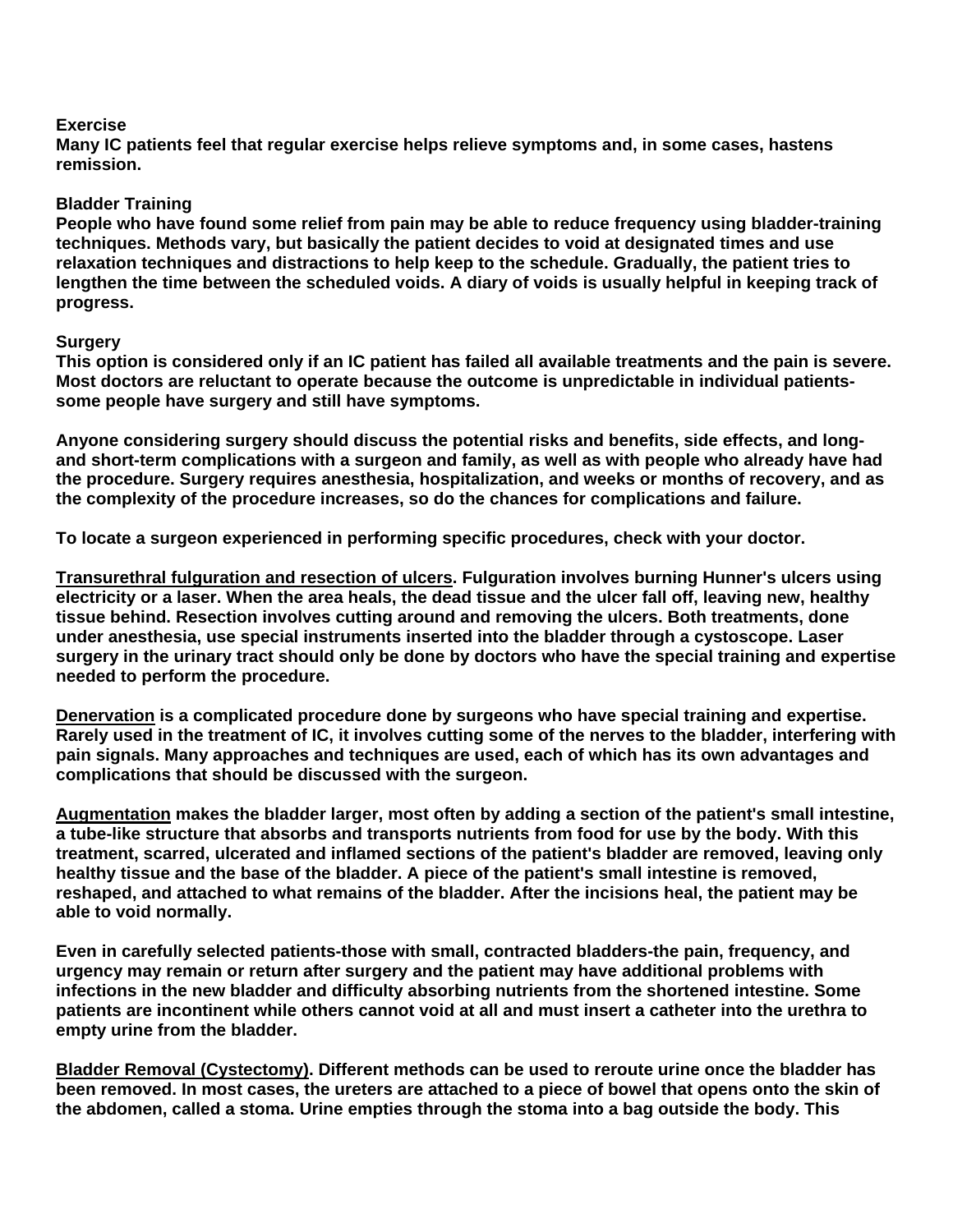

9195 Grant Street, Suite 410 300 Exempla Circle, Suite 470 6363 West 120<sup>th</sup> Avenue, Suite 300

**procedure is called a urostomy. Some urologists are using a technique that also requires a stoma but allows urine to be stored in a pouch inside the abdomen. At intervals throughout the day, the patient puts a catheter into the stoma and empties the pouch. Patients with either type of urostomy must use very clean, or sterile, steps to prevent infections in and around the stoma.** 

**With a third method, a new bladder is made from a piece of the patient's bowel (large intestine) and attached to the urethra in place of the removed bladder. After a time of healing, the patient may be able to empty the bladder by voiding at scheduled times or may insert a catheter into the urethra. Few surgeons have the special training and expertise needed to perform this procedure.** 

**Even after total bladder removal, some patients still experience variable symptoms of IC. Therefore, the decision to undergo a cystectomy should only be undertaken after serious deliberation on the potential outcome.** 

**Electrical Nerve Stimulation. This surgical treatment is a variation of TENS, described previously, but involves permanent implantation of electrodes and a unit that emits continuous electrical pulses. This relatively new procedure has variable short-term results, unknown long-term effects and, therefore, is not widely used.** 

**Special Concerns** 

# **Cancer**

**There is no evidence that IC increases the risk of bladder cancer. However, the long-term effects of IC require further observation and research.** 

# **Pregnancy**

**Researchers have little information about pregnancy and IC, but believe that the disorder does not affect fertility or the health of the fetus. Some women have a remission from IC during pregnancy, while others have more pain and pressure during the third trimester, possibly due to the weight of the fetus on the bladder.** 

# **Working**

**Symptom flare-ups that result in frequent absences from work may make it difficult to get or keep a job. The Social Security Administration provides information on Social Security Disability benefits. The National Organization of Social Security Claimants' Representatives can refer you to a lawyer experienced with Social Security claims. (See "Other Resources.")** 

# **Coping**

**The emotional support of family, friends, and other people with IC is very important in helping patients cope with the disorder. Studies have found that IC patients who learn about the disorder and become involved in their own care do better than patients who do not. The Interstitial Cystitis Association can provide the address and phone number of the nearest support group. (See "Other Resources.")** 

# **Other coping tips:**

**• Find a health care team that is sympathetic, helpful, and receptive.**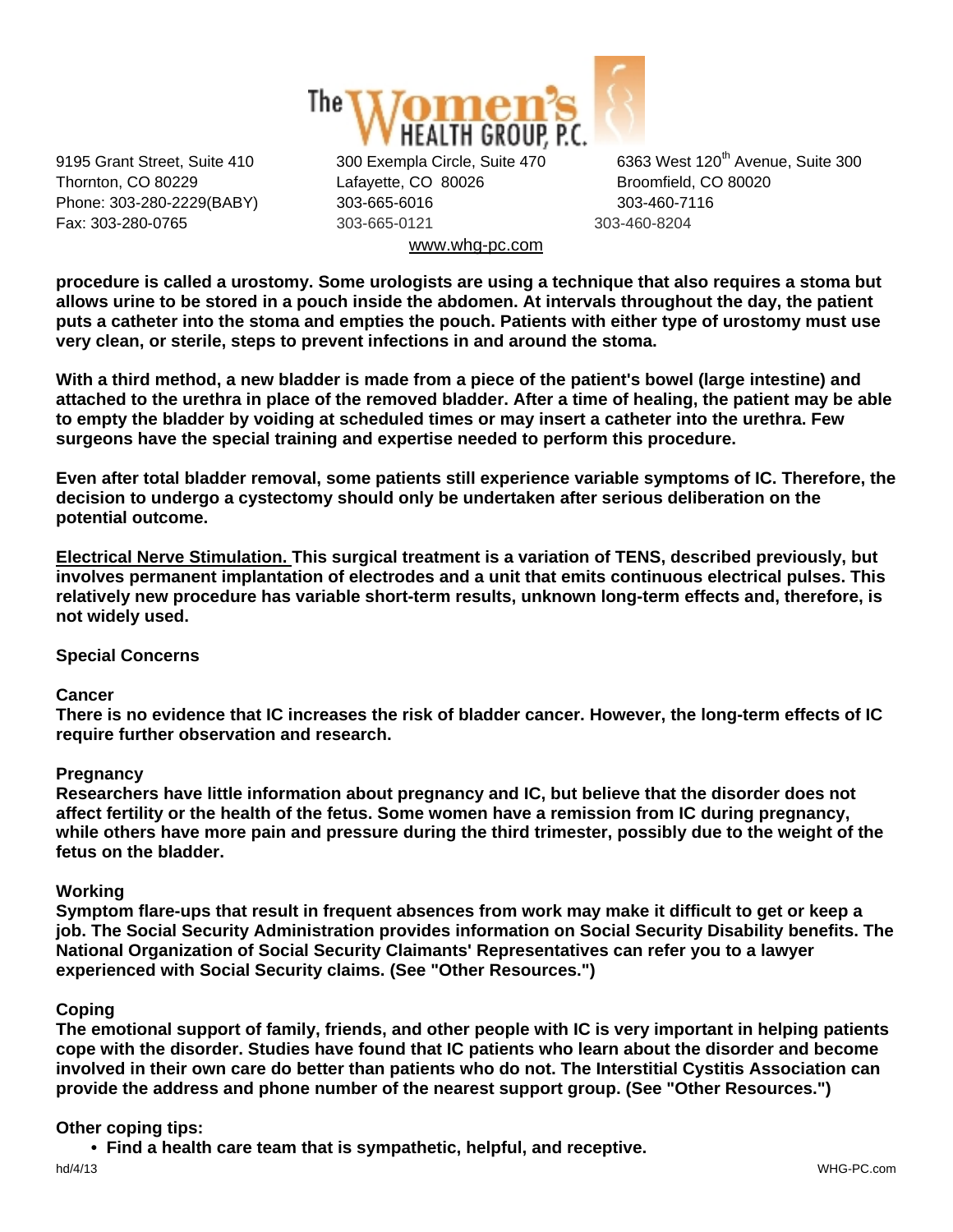- **Understand that your health care team does not know all the answers and may be as frustrated as you are.**
- **Don't become isolated from family and friends.**
- **Involve your family in treatment decisions.**
- **Do not allow IC to become the center of your life.**
- **Try to put IC in perspective -- worse could happen.**
- **Talk to other people with IC about their experiences and ways of coping.**
- **Trust yourself.**

# **Research**

**Although answers may seem slow in coming, researchers are working every day to solve the painful riddle of IC. Some scientists receive funds from the Federal Government to help support their research, and some receive support from other sources such as their employing institution, drug companies, and the Interstitial Cystitis Association. Researchers and doctors around the country, regardless of who funds their work, may competently diagnose and treat IC.** 

**The National Institute of Diabetes and Digestive and Kidney Diseases (NIDDK), a part of the National Institutes of Health (NIH), leads the Federal Government's research efforts on IC. Most studies funded by the NIDDK are a result of unsolicited grant applications sent to NIH by scientists at universities and medical centers throughout the United States. Other NIDDK-funded studies result from solicitations issued to encourage increased research on a certain topic.** 

# **Suggested Reading**

**The materials listed below may be found in medical libraries, many college and university libraries, through interlibrary loan in most public libraries, and at bookstores. Items are listed for information only; inclusion does not imply endorsement by the NIH.** 

**Other Resources** 

**American Foundation for Urologic Disease The Bladder Health Council 300 West Pratt Street, Suite 401 Baltimore, MD 21201 410/727-2908 or 1-800-242-2383 ------------------------------------------------------------------------** 

**American Pain Society 5700 Old Orchard Road Skokie, IL 60077 708/966-5595** 

**------------------------------------------------------------------------ American Uro-Gynecologic Society 401 North Michigan Avenue Chicago, IL 60611-4267 312/644-6610** 

**International Pain Foundation 909 Northeast 43rd Street, Suite 306 Seattle, WA 98105-6020 206/547-2157 ------------------------------------------------------------------------** 

**Interstitial Cystitis Association of America, Inc. P.O. Box 1553** 

**------------------------------------------------------------------------**